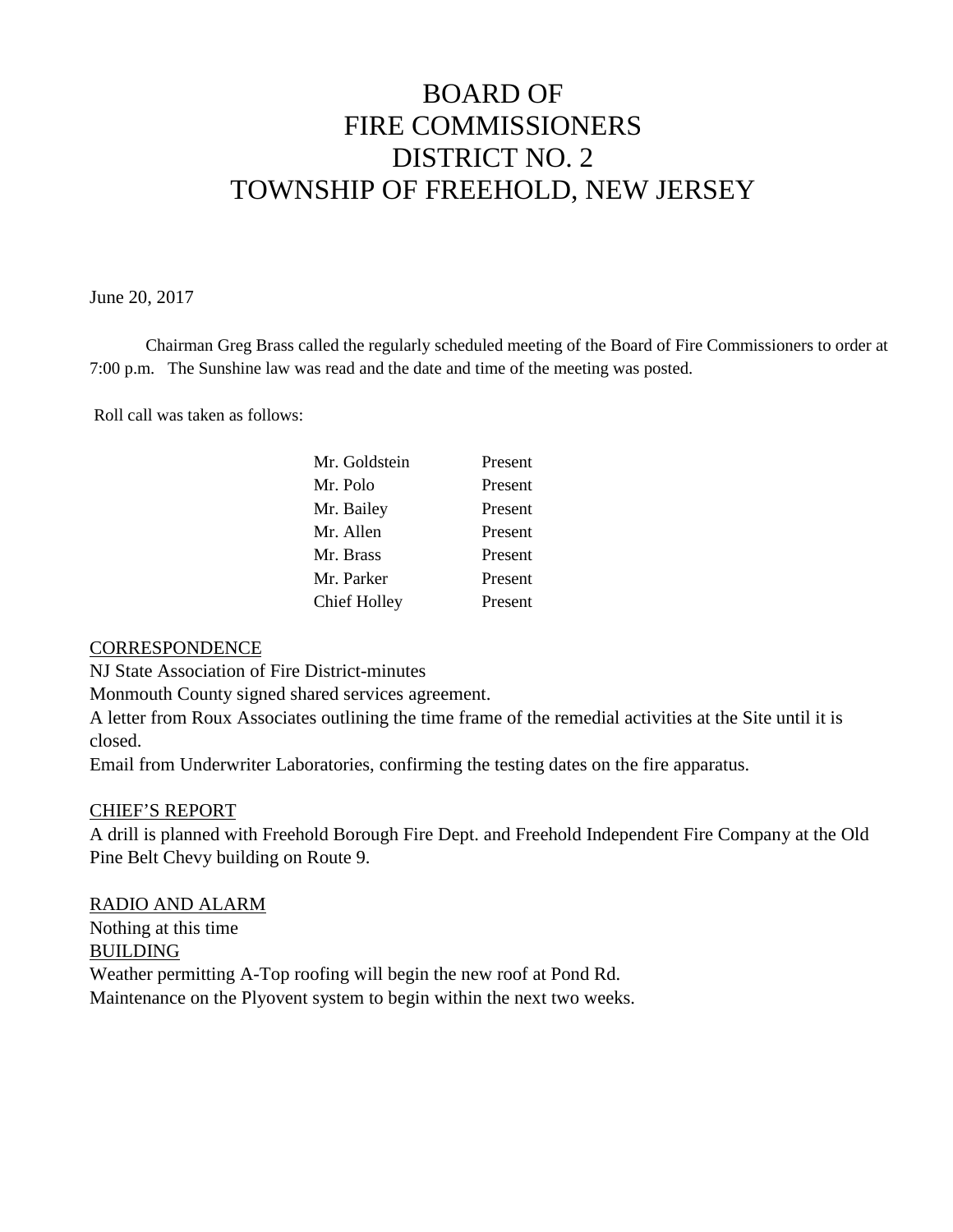### INSURANCE

Mr. Goldstein will work with Chief Holley on getting '90 over to Ken's Auto body for an estimate to repair the damage done at the Memorial Day Parade.

Mr. Goldstein needs a signed document listing percentages of all members for eligibility in LOSAP, by June 30, 2017.

# MAINTENANCE

The new Air System to be shipped at the end of June and installed about the second week of July. '85 repairs are all done truck has been returned to the firehouse.

NJ Door works did their annual maintenance, but needs to come back to fix the weather stripping at Dutchlane Firehouse, and Pond Rd Firehouse.

#### NEW BUSINESS

Freehold First Aid has asked if the fire company has any old pagers they could donate, there are none at this time, but once old ones are turned in the board approved to donate them to the First Aid.

# OLD BUSINESS

Dr Carter has all the materials for the Needs Study

### TREASURER

Next Thursday our CD matures and Mr. Polo will be moving \$200,000.00 from savings to CD account.

| Checking:<br>CD<br><b>Saving Acct.</b> | \$<br>722.41<br>\$7,237,804.57<br>759,805.26<br>\$ |               |
|----------------------------------------|----------------------------------------------------|---------------|
| Total                                  | \$1,998,332.24                                     |               |
| Check #                                |                                                    |               |
| 10267                                  | JCP&L                                              | \$<br>655.54  |
| 10268                                  | <b>NJNG</b>                                        | \$<br>97.76   |
| 10269                                  | Optimum                                            | \$<br>309.52  |
| 10270                                  | Verizon                                            | \$<br>395.94  |
| 10271                                  | <b>Verizon Wireless</b>                            | \$<br>551.05  |
| 10272                                  | <b>Staples</b>                                     | \$<br>103.92  |
| 10273                                  | Buchannan, Ingersoll, Rooney                       | \$<br>278.45  |
| 10274                                  | Township of Freehold                               | \$<br>53.88   |
| 10275                                  | East Freehold Fire Co.                             | \$31,250.00   |
| 10276                                  | Dennis Polo                                        | 2,500.00<br>S |